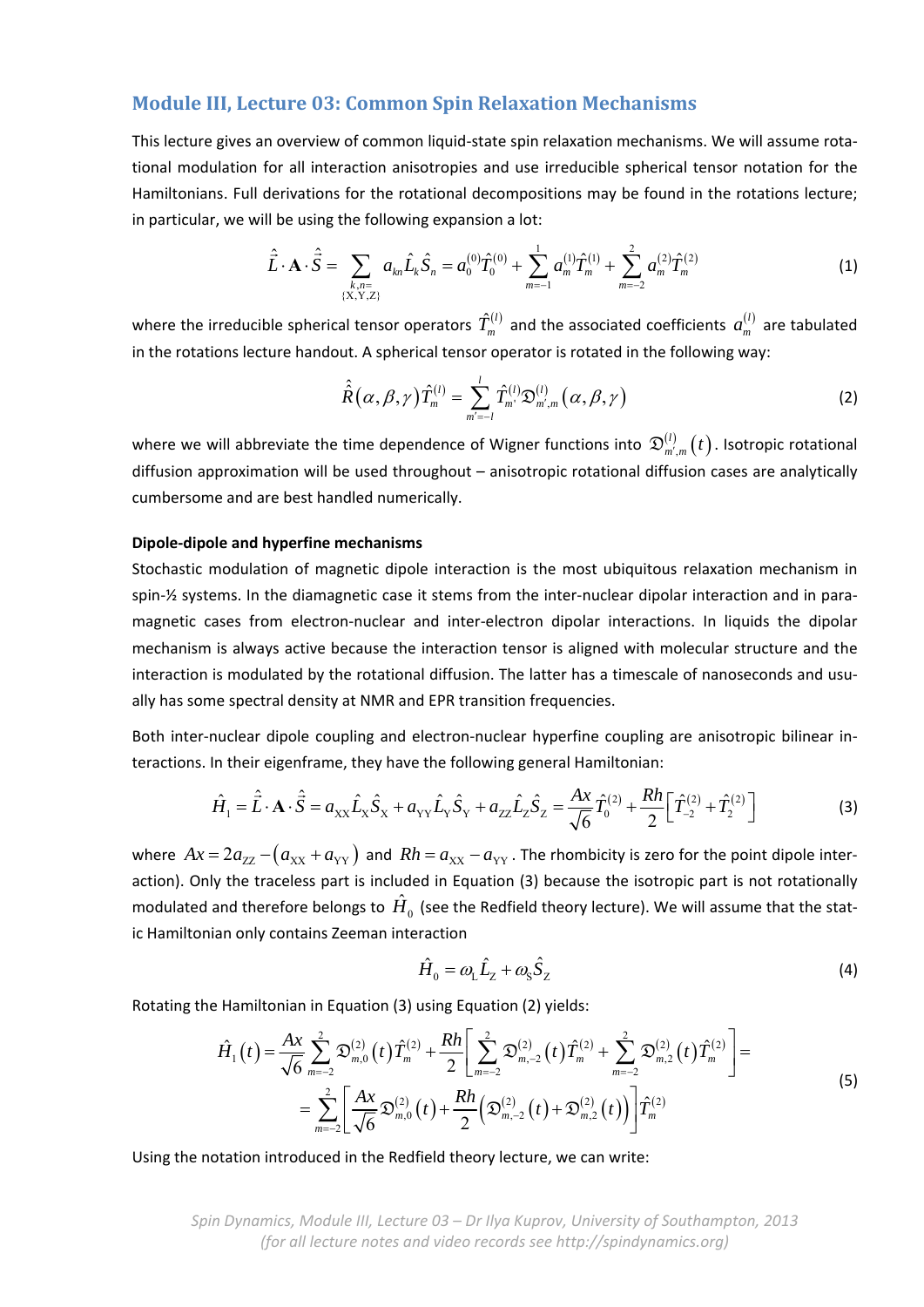$$
\hat{H}_1(t) = \sum_{m=-2}^{2} q_m(t) \hat{Q}_m = \sum_{m=-2}^{2} q_m^*(t) \hat{Q}_m^{\dagger}
$$
\n
$$
q_m(t) = \left[ \frac{Ax}{\sqrt{6}} \mathfrak{D}_{m,0}^{(2)}(t) + \frac{Rh}{2} \left( \mathfrak{D}_{m,-2}^{(2)}(t) + \mathfrak{D}_{m,2}^{(2)}(t) \right) \right], \qquad \hat{Q}_m = \hat{T}_m^{(2)}
$$
\n(6)

The correlation functions may be obtained from the expressions derived in the previous lecture:

$$
g_{km}(\tau) = \langle q_k(0) q_m^*(\tau) \rangle = ... =
$$
  
=  $\frac{Ax^2}{6} \langle \mathfrak{D}_{k,0}^{(2)}(0) \mathfrak{D}_{m,0}^{(2)*}(\tau) \rangle + \frac{Rh^2}{4} \langle \mathfrak{D}_{k,-2}^{(2)}(0) \mathfrak{D}_{m,-2}^{(2)*}(\tau) \rangle + \frac{Rh^2}{4} \langle \mathfrak{D}_{k,2}^{(2)}(0) \mathfrak{D}_{m,2}^{(2)*}(\tau) \rangle =$   
=  $\frac{Ax^2 + 3Rh^2}{30} \delta_{km} e^{-\tau/\tau_c} = \frac{\Delta_A^2}{30} \delta_{km} e^{-\tau/\tau_c}, \qquad \Delta_A^2 = Ax^2 + 3Rh^2$  (7)

For the point dipolar interaction:

$$
Ax = 6\frac{\gamma_1\gamma_5\hbar}{r^3}\frac{\mu_0}{4\pi}, \qquad Rh = 0 \tag{8}
$$

The Redfield integral can now be written in a form that allows analytical evaluation:

$$
\hat{\hat{R}} = -\sum_{km} \int_{0}^{\infty} \langle q_k(0) q_m^*(\tau) \rangle \hat{\hat{Q}}_k e^{-i\hat{H}_0 \tau} \hat{\hat{Q}}_m^{\dagger} e^{i\hat{H}_0 \tau} d\tau = -\frac{\Delta_{\rm A}^2}{30} \sum_{m=-2}^{\infty} \int_{0}^{\infty} e^{-\tau/\tau_{\rm C}} \hat{\hat{T}}_m^{(2)} e^{-i\hat{H}_0 \tau} \hat{\hat{T}}_m^{(2)\dagger} e^{i\hat{H}_0 \tau} d\tau \tag{9}
$$

Although this integral is just a bunch of commutators, no progress can be made with it without getting bogged down in manual evaluation – a very tedious process that is best delegated to Mathematica (see the "relaxation engine" package posted to the web site).

The diagonal elements of the resulting relaxation superoperator are called the *self‐relaxation rates*. In particular for  $\hat{L}_{\rm Z}^{}$  and  $\hat{S}_{\rm Z}^{}$  (note the normalization) we get the following *longitudinal relaxation rates*:

$$
\frac{1}{T_1^L} = -\text{Re}\frac{\langle \hat{L}_z | \hat{R} | \hat{L}_z \rangle}{\langle \hat{L}_z | \hat{L}_z \rangle} = \dots = \frac{\Delta_A^2 \tau_c}{360} \left( \frac{3}{1 + \omega_L^2 \tau_c^2} + \frac{6}{1 + (\omega_L + \omega_S)^2 \tau_c^2} + \frac{1}{1 + (\omega_L - \omega_S)^2 \tau_c^2} \right)
$$
\n
$$
\frac{1}{T_1^S} = -\text{Re}\frac{\langle \hat{S}_z | \hat{R} | \hat{S}_z \rangle}{\langle \hat{S}_z | \hat{S}_z \rangle} = \dots = \frac{\Delta_A^2 \tau_c}{360} \left( \frac{3}{1 + \omega_S^2 \tau_c^2} + \frac{6}{1 + (\omega_S + \omega_L)^2 \tau_c^2} + \frac{1}{1 + (\omega_S - \omega_L)^2 \tau_c^2} \right)
$$
\n(10)

There are two important limiting cases – one is *extreme narrowing*, where  $\tau_{\rm c} \ll \omega_{\rm L,S}$  and all denominators are equal to unity (this is often the case in non-viscous liquids), meaning that the expressions become particularly simple:

$$
\frac{1}{T_1^L} = \frac{1}{T_1^S} = \frac{\Delta_A^2 \tau_c}{36}
$$
 (11)

The other is encountered in high-field ESR spectroscopy where the frequency of the electron is much greater than the frequency of the nucleus and so  $\omega_E+\omega_N\approx\omega_E-\omega_N\approx\omega_E$  , meaning that:

$$
\frac{1}{T_1^{\rm E}} = \frac{\Delta_{\rm A}^2 \tau_{\rm c}}{36} \frac{1}{1 + \omega_{\rm E}^2 \tau_{\rm c}^2}, \qquad \frac{1}{T_1^{\rm N}} = \frac{\Delta_{\rm A}^2 \tau_{\rm c}}{360} \left( \frac{3}{1 + \omega_{\rm N}^2 \tau_{\rm c}^2} + \frac{7}{1 + \omega_{\rm E}^2 \tau_{\rm c}^2} \right)
$$
(12)

The diagonal terms corresponding to  $\hat{L}_{\scriptscriptstyle +}$  and  $\hat{S}_{\scriptscriptstyle +}$  states are called *transverse relaxation rates*:

*Spin Dynamics, Module III, Lecture 03 – Dr Ilya Kuprov, University of Southampton, 2013 (for all lecture notes and video records see http://spindynamics.org)*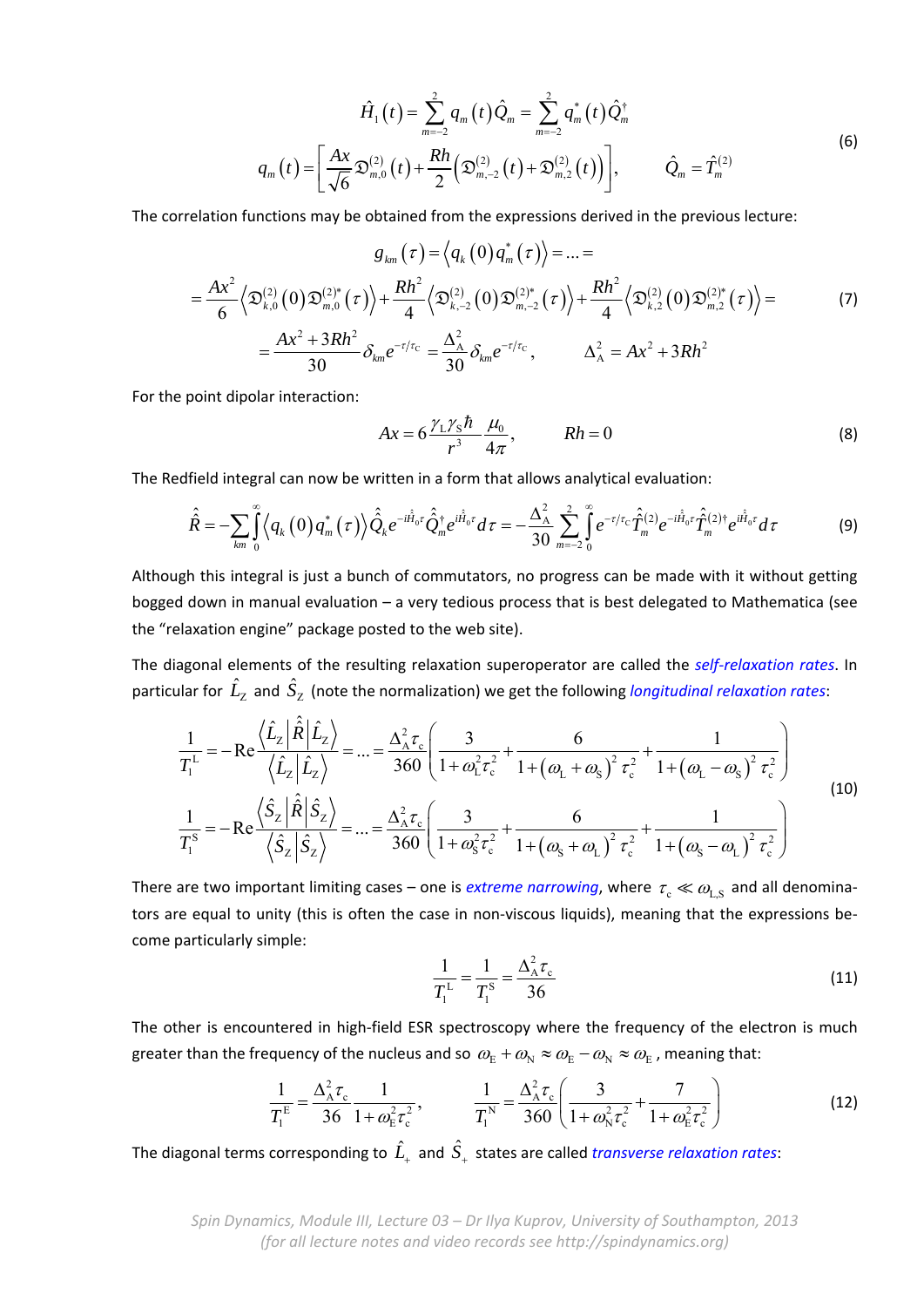$$
\frac{1}{T_2^L} = \frac{\Delta_A^2 \tau_c}{720} \left( 4 + \frac{3}{1 + \omega_L^2 \tau_c^2} + \frac{6}{1 + \omega_S^2 \tau_c^2} + \frac{6}{1 + (\omega_L + \omega_S)^2 \tau_c^2} + \frac{1}{1 + (\omega_L - \omega_S)^2 \tau_c^2} \right)
$$
\n
$$
\frac{1}{T_2^S} = \frac{\Delta_A^2 \tau_c}{720} \left( 4 + \frac{3}{1 + \omega_S^2 \tau_c^2} + \frac{6}{1 + \omega_L^2 \tau_c^2} + \frac{6}{1 + (\omega_S + \omega_L)^2 \tau_c^2} + \frac{1}{1 + (\omega_S - \omega_L)^2 \tau_c^2} \right)
$$
\n(13)

In the extreme narrowing limit the rates of longitudinal and transverse relaxation are equal.

### **Nuclear Overhauser effect**

The relaxation superoperator also has off-diagonal elements. In particular, the term corresponding to the relaxation‐driven longitudinal magnetization transfer between different spins is known as the Over‐ hauser effect. The corresponding rate is:

$$
\sigma_{LS} = -\mathrm{Re}\frac{\left\langle \hat{L}_{z} \left| \hat{\hat{R}} \right| \hat{S}_{z} \right\rangle}{\sqrt{\left\langle \hat{L}_{z} \left| \hat{L}_{z} \right\rangle \left\langle \hat{S}_{z} \right| \hat{S}_{z} \right\rangle}} = ... = \frac{\Delta_{A}^{2} \tau_{c}}{360} \left( \frac{1}{1 + \left(\omega_{L} - \omega_{s}\right)^{2} \tau_{c}^{2}} - \frac{6}{1 + \left(\omega_{L} + \omega_{s}\right)^{2} \tau_{c}^{2}} \right)
$$
(14)

Unlike the self‐relaxation rate (which is always positive), this expression can change sign, meaning that the nuclear Overhauser effect (NOE) is negative for small molecules in non‐viscous liquids, but becomes positive for large molecules in strong magnetic fields. Because of its distance dependence NOE is one of the cornerstones of NMR structure determination.

#### **Chemical shielding anisotropy and** *g***‐tensor anisotropy mechanisms**

The nuclear and electron Zeeman interaction anisotropy, that is, the orientation dependence of the spin energy level splitting in an external magnetic field, is another common cause of spin relaxation in both radicals and neutral molecules. The electron *g*-tensor acquires its orientation dependence predominantly from the spin‐orbit coupling, because the orbital contribution to the electron magnetic moment is anisotropic and the nuclear magnetic shielding essentially inherits the symmetry of the surrounding electron shell. In the majority of cases the chemical shift tensor is anisotropic, even for protons. The typ‐ ical anisotropy of the proton chemical shift is a few ppm; in the case of  $^{15}N$  or  $^{19}F$  nuclei it can reach hundreds of ppm and play a major role in determining the relaxation behaviour.

The Hamiltonian for a single spin‐½ with an anisotropic Zeeman interaction with the external magnetic field contains the constant term  $H_0$ , corresponding to either the *g*-factor or the chemical shift, and the time-dependent term  $H_1(t)$  resulting from the rotational modulation of the anisotropy:

$$
\hat{H}_0 = \omega_n \hat{I}_z, \quad \hat{H}_1(t) = \frac{Rh}{2} \sum_{m'=-2}^{2} \hat{T}_{2,m'} \mathfrak{D}_{m',-2}^{(2)}(t) + \frac{Rh}{2} \sum_{m'=-2}^{2} \hat{T}_{2,m'} \mathfrak{D}_{m',2}^{(2)}(t) + \frac{Ax}{\sqrt{6}} \sum_{m'=-2}^{2} \hat{T}_{2,m'} \mathfrak{D}_{m',0}^{(2)}(t) \quad (15)
$$

The axiality and rhombicity parameters are defined in the same way as in Equation (3), but now refer to the Zeeman interaction tensor. Because the magnetic field is assumed to be directed along the *Z*‐axis of the laboratory frame, quite a few terms in the irreducible spherical tensor definitions disappear:

$$
\hat{T}_{2,\pm 2} = 0, \qquad \hat{T}_{2,\pm 1} = \pm \frac{1}{2} \hat{I}_{\pm} B_{Z}, \qquad \hat{T}_{2,0} = + \sqrt{\frac{2}{3}} \hat{I}_{Z} B_{Z}
$$
\n(16)

Running through the procedure given in Equations (5)‐(9) results in the following relaxation rates for the longitudinal and transverse magnetization:

*Spin Dynamics, Module III, Lecture 03 – Dr Ilya Kuprov, University of Southampton, 2013 (for all lecture notes and video records see http://spindynamics.org)*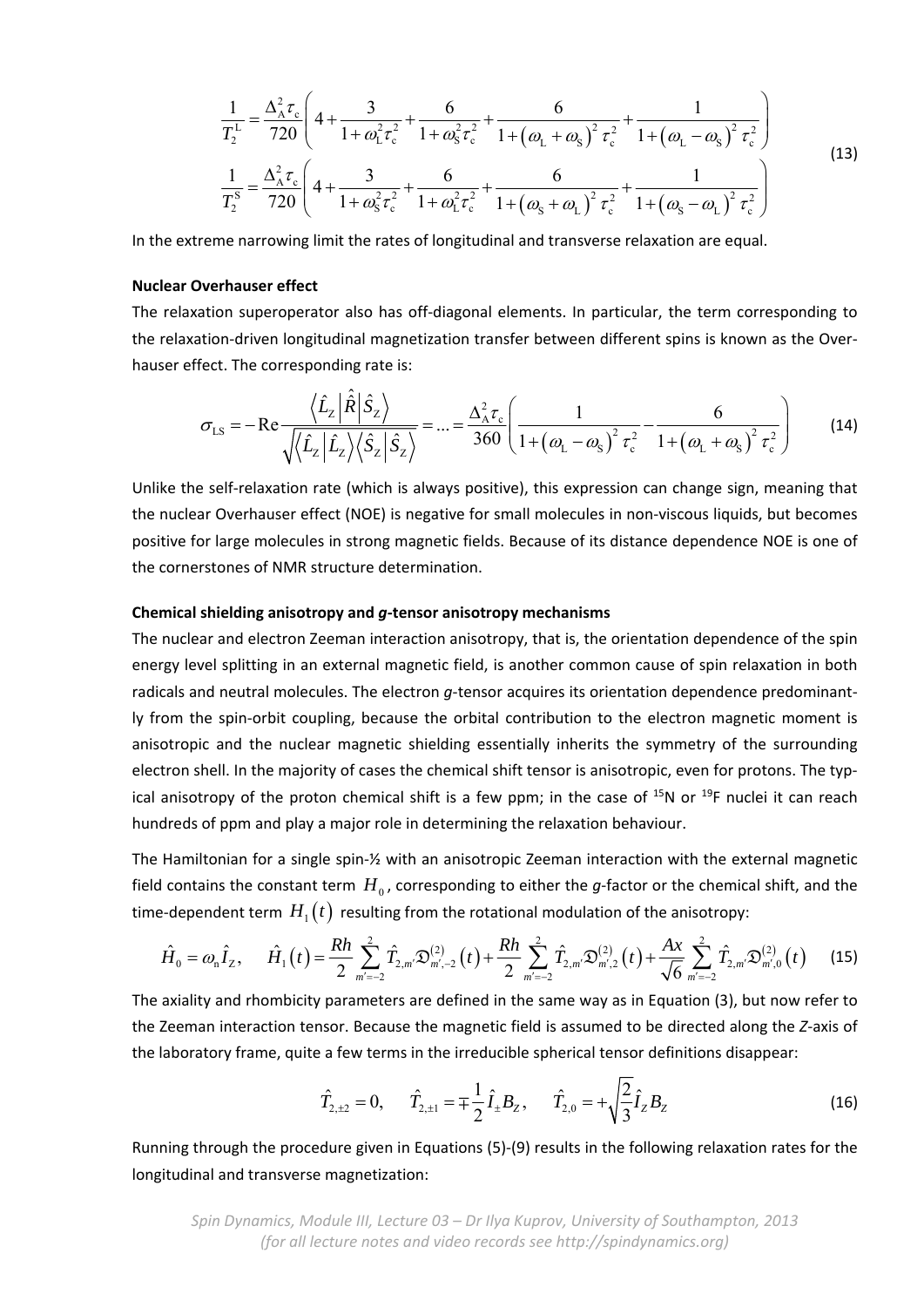$$
\frac{1}{T_1} = \frac{\Delta_A^2}{30} \frac{\tau_c}{1 + \tau_c^2 \omega_n^2}, \qquad \frac{1}{T_2} = \frac{\Delta_A^2 \tau_c}{180} \left( 4 + \frac{3}{1 + \tau_c^2 \omega_n^2} \right)
$$
(17)

where  $\Delta_A^2$  now refers to the Zeeman interaction tensor. It is worth noting that the frequencyindependent term in the transverse relaxation rate is the chief cause of the sensitivity and line width problems that NMR spectroscopy encounters for large molecules. The chemical shielding anisotropy of  $13C$  and  $15N$  nuclei is of the order of 100 ppm, and for the molecules with rotational correlation times greater than about 50 ns the transverse relaxation becomes extremely fast, leading to intractably broad lines and huge magnetization losses during coherence transfer stages.

### **Cross‐correlated relaxation**

One of the less obvious features of spin relaxation theory as applied to rigid or conformationally re‐ stricted molecules is the fact that molecular rotation does not drive *all* correlation functions to zero. In fact, in a tumbling rigid molecule the interaction tensors keep constant orientation with respect to one another, meaning that the orientational functions for the corresponding interactions may not be averaged independently and stay correlated at all times.

Consider a two‐spin system with a dipolar interaction and anisotropic magnetic shielding of one of the spins. The Hamiltonian can be written as follows

$$
\hat{H} = \omega_1 \hat{I}_z + \omega_2 \hat{S}_z + \hat{\vec{I}} \cdot \mathbf{D} \cdot \hat{\vec{S}} + \hat{\vec{S}} \cdot \mathbf{C} \cdot \vec{B}
$$
\n(18)

Using Equations (1) and (2) to move to the irreducible spherical tensor notation, and assuming the mag‐ netic induction is applied along the *Z* axis of the laboratory frame of reference, we obtain the following expression for the Hamiltonian:

$$
\hat{H} = \omega_1 \hat{I}_z + \omega_2 \hat{S}_z - \frac{\Delta D}{\sqrt{6}} \sum_{k=-2}^2 \hat{T}_{2,k}^{DD} \mathfrak{D}_{k,0}^{(2)}(t) - \frac{\Delta C}{\sqrt{6}} \sum_{k=-2}^2 \sum_{n=-2}^2 \hat{T}_{2,k}^{CSA} \mathfrak{D}_{k,n}^{(2)}(t) \mathfrak{D}_{n,0}^{(2)}(\theta) \tag{19}
$$

where  $\theta$  is the angle between the dipolar and the shielding tensor axis,  $\Delta D=\gamma_I\gamma_S\hbar\mu_0\big/4\pi r^3\,$  is the dipolar interaction anisotropy,  $\Delta C = \gamma_s B_0 \Delta \sigma / 3$  is the Zeeman interaction anisotropy and  $\Delta \sigma = \sigma_{\parallel} - \sigma_{\perp}$  is the chemical shift anisotropy. The Hamiltonian contains two sets of Wigner functions:  $\mathfrak{D}^{(2)}_{n,k}(\theta)$  describe the rotation of the CSA tensor axis relative to the dipole tensor axis and  $\mathfrak{D}^{(2)}_{n,k}(t)$  describe the overall molecular reorientation.

Using Equations (5)‐(9) and letting *Mathematica* do the pencilwork results in the following equations for relaxation and cross‐relaxation of longitudinal magnetization:

$$
\frac{d}{dt} \begin{bmatrix} \langle \hat{I}_z \rangle \\ \langle \hat{S}_z \rangle \\ \langle 2\hat{I}_z \hat{S}_z \rangle \end{bmatrix} = - \begin{bmatrix} \rho_{II} & \sigma_{IS} & 0 \\ \sigma_{IS} & \rho_{SS} & \delta_{S,IS} \\ 0 & \delta_{S,IS} & \rho_{ISIS} \end{bmatrix} \begin{bmatrix} \langle \hat{I}_z \rangle - \langle \hat{I}_z^{(eq)} \rangle \\ \langle \hat{S}_z \rangle - \langle \hat{S}_z^{(eq)} \rangle \\ \langle 2\hat{I}_z \hat{S}_z \rangle \end{bmatrix}
$$
(20)

with the following expressions for the coefficients (note the cubic distance dependence in the crosscorrelation term  $\delta_{SIS}$  ):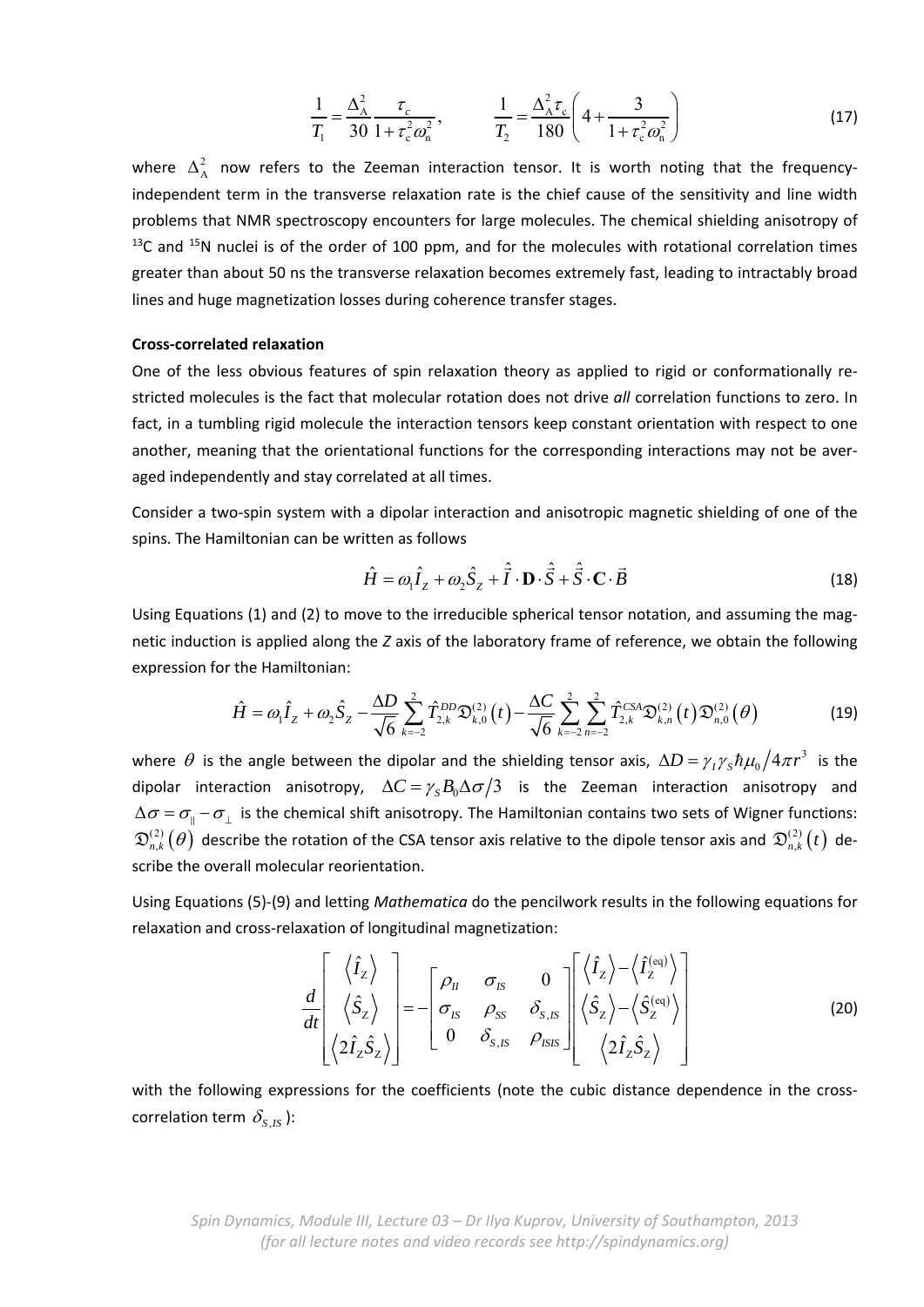$$
\rho_{II} = \frac{\gamma_{I}^{2} \gamma_{S}^{2} \hbar^{2}}{10} \left( \frac{\mu_{0}}{4\pi} \right)^{2} \frac{\tau_{c}}{r_{S}^{6}} \left( \frac{3}{1 + \omega_{I}^{2} \tau_{c}^{2}} + \frac{6}{1 + (\omega_{I} + \omega_{S})^{2} \tau_{c}^{2}} + \frac{1}{1 + (\omega_{I} - \omega_{S})^{2} \tau_{c}^{2}} \right) \n\rho_{SS} = \frac{\gamma_{I}^{2} \gamma_{S}^{2} \hbar^{2}}{10} \left( \frac{\mu_{0}}{4\pi} \right)^{2} \frac{\tau_{c}}{r_{S}^{6}} \left( \frac{3}{1 + \omega_{S}^{2} \tau_{c}^{2}} + \frac{6}{1 + (\omega_{I} + \omega_{S})^{2} \tau_{c}^{2}} + \frac{1}{1 + (\omega_{I} - \omega_{S})^{2} \tau_{c}^{2}} \right) + \n+ \frac{2}{15} \frac{\gamma_{S}^{2} \tau_{c} (\Delta \sigma)^{2} B_{0}^{2}}{1 + \omega_{S}^{2} \tau_{c}^{2}} \n\rho_{ISS} = \frac{3}{10} \left( \frac{\mu_{0}}{4\pi} \right)^{2} \frac{\gamma_{I}^{2} \gamma_{S}^{2} \hbar^{2} \tau_{c}}{r_{S}^{6}} \left( \frac{1}{1 + \omega_{I}^{2} \tau_{c}^{2}} + \frac{1}{1 + \omega_{S}^{2} \tau_{c}^{2}} \right) + \frac{2}{15} \frac{\gamma_{S}^{2} \tau_{c} (\Delta \sigma)^{2} B_{0}^{2}}{1 + \omega_{S}^{2} \tau_{c}^{2}} \n\sigma_{IS} = \frac{\gamma_{I}^{2} \gamma_{S}^{2} \hbar^{2}}{10} \left( \frac{\mu_{0}}{4\pi} \right)^{2} \frac{\tau_{c}}{r_{S}^{6}} \left( \frac{6}{1 + (\omega_{I} + \omega_{S})^{2} \tau_{c}^{2}} - \frac{1}{1 + (\omega_{I} - \omega_{S})^{2} \tau_{c}^{2}} \right) \n\delta_{S,IS} = -\frac{2}{5} \left( \frac{\mu_{0}}{4\pi} \right) \frac{\gamma_{I} \gamma_{S
$$

where  $\Delta \sigma_{\rho} = \Delta \sigma (3 \cos^2 \theta - 1)/2$  is the so-called geometrically weighted shielding anisotropy parameter, which in the case of a shielding tensor with three different eigenvalues values becomes

$$
\Delta \sigma_{g} = \frac{1}{2} \sigma_{xx} \left( 3 \cos^{2} \theta_{x,IS} - 1 \right) + \frac{1}{2} \sigma_{yy} \left( 3 \cos^{2} \theta_{y,IS} - 1 \right) + \frac{1}{2} \sigma_{zz} \left( 3 \cos^{2} \theta_{z,IS} - 1 \right)
$$
(22)

where the three angles are the angles between the inter-nuclear vector and the three eigenvectors of the CSA tensor.

### **Identical** *vs.* **non‐identical spins**

Consider a pair of cross‐relaxing states that have different precession frequencies:

$$
\frac{d}{dt} \begin{bmatrix} \langle A \rangle \\ \langle B \rangle \end{bmatrix} = \begin{bmatrix} -i\omega_{A} - \rho & -\sigma \\ -\sigma & -i\omega_{B} - \rho \end{bmatrix} \begin{bmatrix} \langle A \rangle - \langle A \rangle_{eq} \\ \langle B \rangle - \langle B \rangle_{eq} \end{bmatrix}
$$
(23)

Eigenvalues and eigenvectors of the Liouvillian matrix depend on the difference between the squares of the cross‐relaxation rate and the frequency mismatch:

$$
\lambda_{\pm} = \frac{-2\rho - i(\omega_{\rm A} + \omega_{\rm B}) \pm \sqrt{4\sigma^2 - (\omega_{\rm A} + \omega_{\rm B})^2}}{2}; \quad \vec{v}_{\pm} = \left[\frac{i(\omega_{\rm A} - \omega_{\rm B}) \pm \sqrt{4\sigma^2 - (\omega_{\rm A} + \omega_{\rm B})^2}}{2\sigma} \right] (24)
$$

In the limit of  $(\omega_{\rm A}-\omega_{\rm B})^2\gg 4\sigma^2$  both eigenvalues and eigenvectors (after normalization) lose their dependence on  $\sigma$ , meaning (loosely speaking) that the matrix exponential would not depend on it either. This indicates that cross-relaxation between states with different precession rates can in practice be ignored and the corresponding cross-relaxation rates set to zero. This is not a mandatory step, however – the only consequence of not doing so is a somewhat more complicated calculation.

The situation is more precarious in the multiply rotating frame – it is often the case (*e.g.* in heteronucle‐ ar 2D NMR simulations) that spins with hugely different frequencies are brought into a similar frequency range by a sequence of rotating frame transformations. Manual intervention is required is these cases in much the same way as the *J*‐coupling between different nuclear species is artificially kept "weak", the relaxation superoperator must be sanitized to remove non-physical cross-relaxation terms.